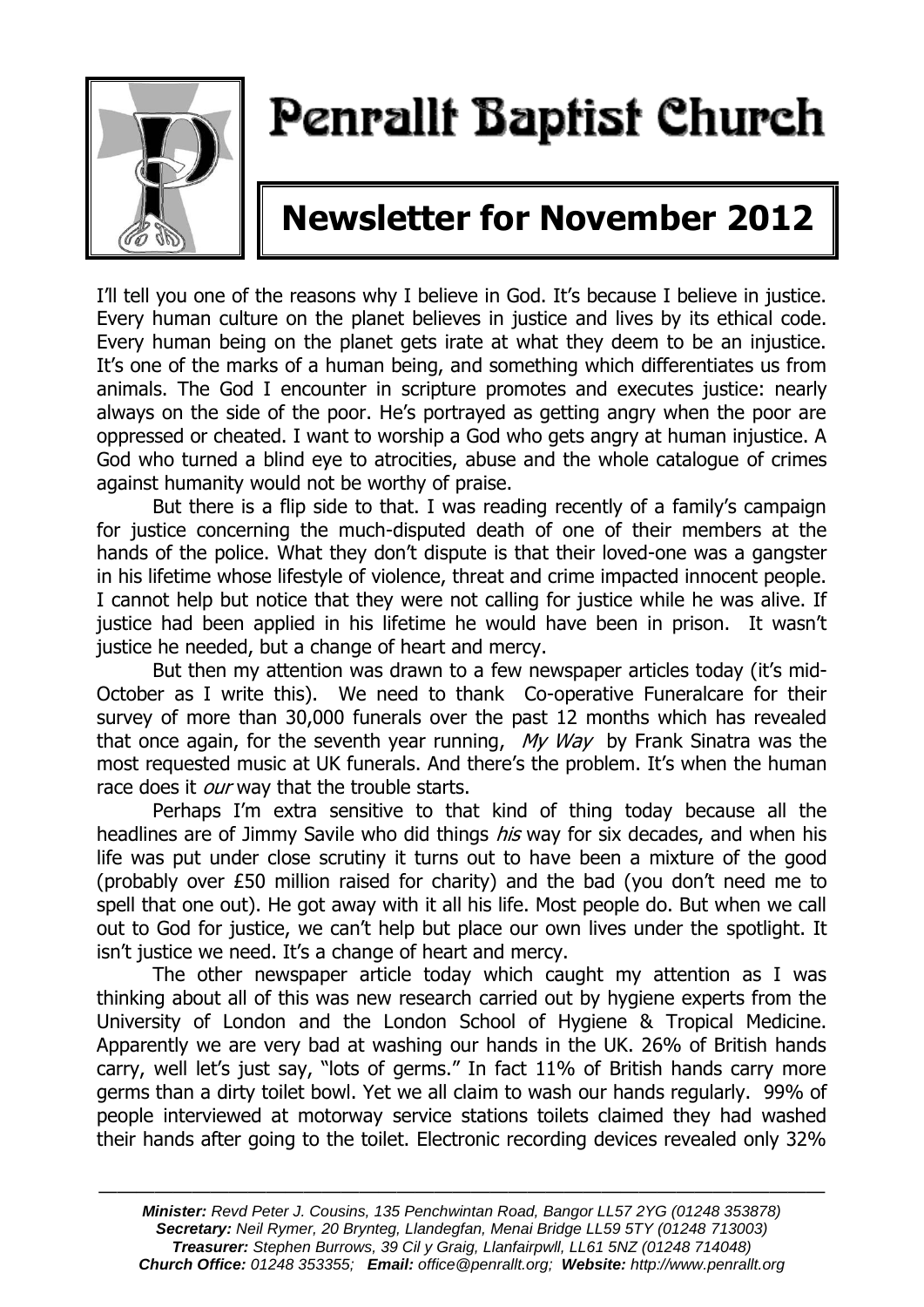of men and 64% of women actually did. What if one's immortal soul were to turn out to be as dirty as our hands?

There's something wonderfully appealing about a God who makes justice happen, even if we have to wait until Judgement Day for the final decision. There's something disturbing about a human race that kids itself into thinking that its soul is a clean as its hands.

And it all leads me to the conclusion that I don't just need a God of justice. I need a saviour who can forgive my dark secrets and crass moral failures. I need a God who confronts me with the truth of who I really am, and offers hope of salvation for me. In other words, I need Jesus to carry my sins and change my heart.

God bless, **Peter**

### **Students**

We welcome all students to Penrallt. Please make sure you pick up a welcome pack from the porch. David McCormack is our student coordinator for this year and we encourage you to say "hi" to him and find out what is happening in our church over the coming months.

# **SERVICES in NOVEMBER**

### **Nov 4**

| 10.30am<br>2.15pm<br>6.00pm                    | Rhys Llwyd<br>Service at Bontnewydd<br><b>Iona Celtic Communion Service:</b>     |                       |                               | Psalm 22                            |
|------------------------------------------------|----------------------------------------------------------------------------------|-----------------------|-------------------------------|-------------------------------------|
| <b>Nov 11</b><br>10.30am<br>6.00pm             | <b>Your Mind Matters</b><br>Baptismal Service Roger Borlace                      |                       | <b>Born Again</b> John 3:1-16 | 1 Peter 1:13-16                     |
| <b>Nov 18</b><br>10.30am<br>6.00 <sub>pm</sub> | Michael Straker<br>Neil Rymer                                                    | <i>"Welcome Home"</i> |                               | Galatians 4:1-6<br>Matthew 28: 1-15 |
| <b>Nov 25</b><br>10.30am<br>6.00pm             | Communion Service You were redeemed<br>If God became Man, what would you expect? |                       |                               | 1 Peter 1:17-21                     |

### **Our Preaching Team for November:**

Peter Cousins is Penrallt's minister. Rev. Dr. Rhys Llwyd is a minister of several Welsh-language Baptist churches in the area. Revd. Roger Borlace is a retired minister, a member of Penrallt. Dr. Neil Rymer is the Church Secretary. Michael Straker is an ex-Penrallt student and UCCF Relay Worker, now doing teacher training in Chester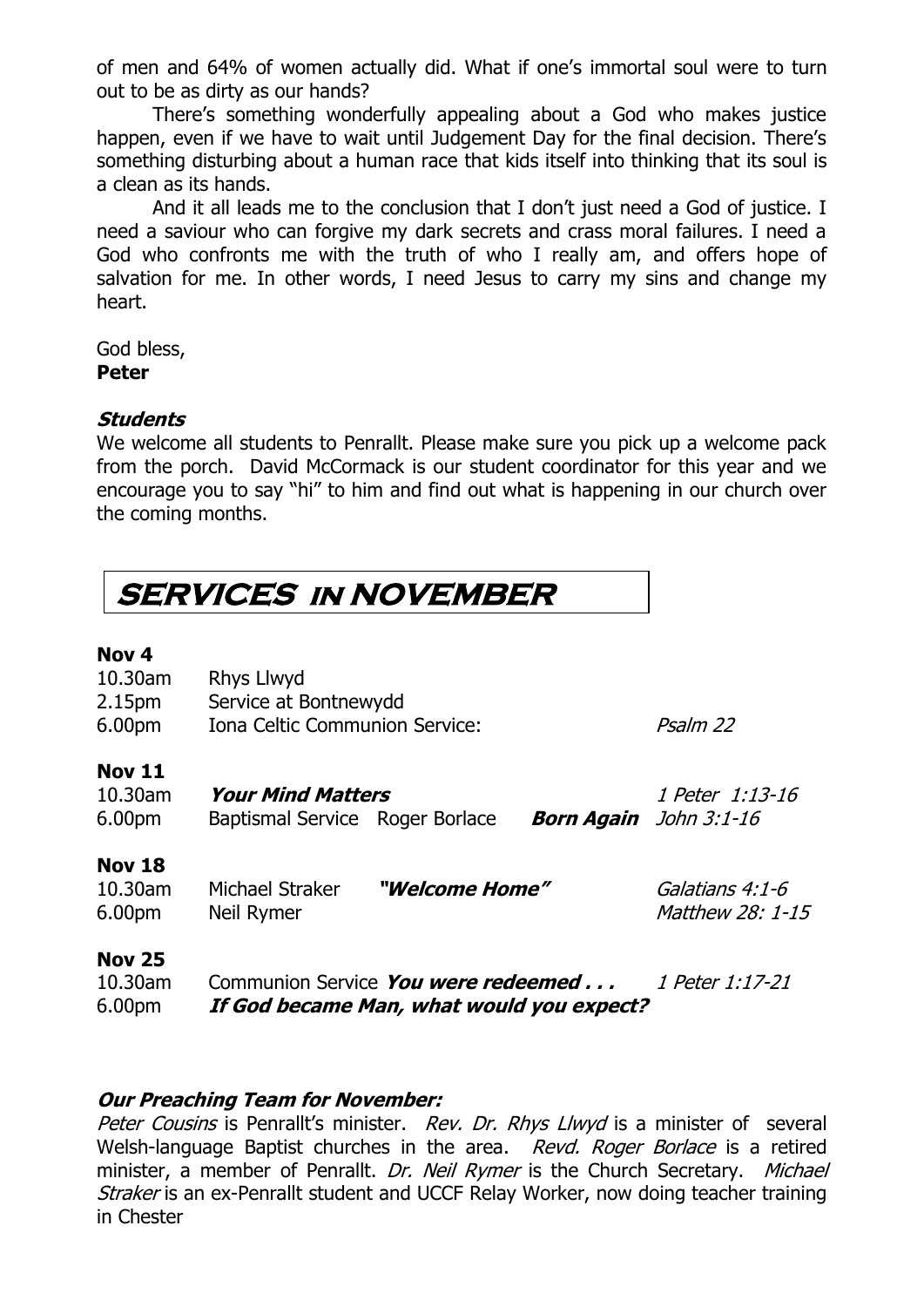#### **November 4**

We welcome back Rhys Llwyd. Today he and Peter will be exchanging pulpits again, as Peter and a band from Penrallt lead worship in Caersalem (Welsh-speaking) Baptist Church, Caernarfon.

### **CHURCH LUNCH**

We will host a church lunch on **Sunday November 4**. Please bring enough buffet style "finger food" for yourselves and one or two others.

### **Faith Café**

After church on Sunday evening we host Faith Café for students, teenagers and other young adults. Starting around 7:15 pm it is an evening of chat, interviews, music and discussions. There is a short programme at around 7:40 after which you are free to leave or stay and chat.

### **Hospitality Sunday: November 25**

This is an opportunity for Penrallt families to give Sunday lunch to our students. There is no need for the students to sign up in advance unless you have special dietary needs. In this case there will be a list circulating for the two weeks beforehand for you to sign. All other students just need to turn up on the day, be allocated to a house and eat. Our host families will be requested to sign a list which will be circulating for a fortnight beforehand.

### **Special Dates**

| <b>Monday 5</b><br><b>Tuesday 6</b>                                | 7.30 <sub>pm</sub><br>7.00pm                               | Deacons' Meeting<br>Alpha Course (and all subsequent Tuesdays) |  |  |
|--------------------------------------------------------------------|------------------------------------------------------------|----------------------------------------------------------------|--|--|
|                                                                    |                                                            |                                                                |  |  |
| <b>Wednesday 7</b>                                                 | 10.30am                                                    | Men's prayer meeting followed by coffee in Options.            |  |  |
| <b>Saturday 10</b>                                                 | 9.30am                                                     | Bible Unzipped course continues in Rhos-on-Sea                 |  |  |
|                                                                    |                                                            | (see notice below)                                             |  |  |
| <b>Saturday 17</b>                                                 | North Wales English Baptist Union in Llandudno (see below) |                                                                |  |  |
| <b>Saturday 24</b>                                                 | $10.30 - 2.00$ pm                                          | Penrallt's Christmas Fair                                      |  |  |
| <b>Saturday 1 December</b> 10.30am - 2.30pm Women's Advent Retreat |                                                            |                                                                |  |  |

### Christmas in Penrallt

| <b>Saturday November 24</b><br><b>Sunday December 2</b> | The Penrallt Christmas Fair<br>Our evening service will be taken over by The<br>Bethlehem Experience in the main chapel. This will<br>be integrated as part of the People of Bangor<br>Community Group's Christmas Celebration. |  |
|---------------------------------------------------------|---------------------------------------------------------------------------------------------------------------------------------------------------------------------------------------------------------------------------------|--|
| <b>Sunday December 16, am</b>                           | Sunday School Christmas Service                                                                                                                                                                                                 |  |
| <b>Sunday December 16, pm</b>                           | Upper Bangor Community Carols by Candlelight<br>Service in Penrallt.                                                                                                                                                            |  |
| <b>Sunday December 23</b>                               | No evening service                                                                                                                                                                                                              |  |
| <b>Tuesday December 25</b>                              | Christmas Service at 10:30 am.                                                                                                                                                                                                  |  |
| <b>Sunday December 30</b>                               | Family Communion Service.                                                                                                                                                                                                       |  |
| Tuesday 1 <sup>st</sup> January, 1pm                    | New Year's Day Walk if there is interest in it.                                                                                                                                                                                 |  |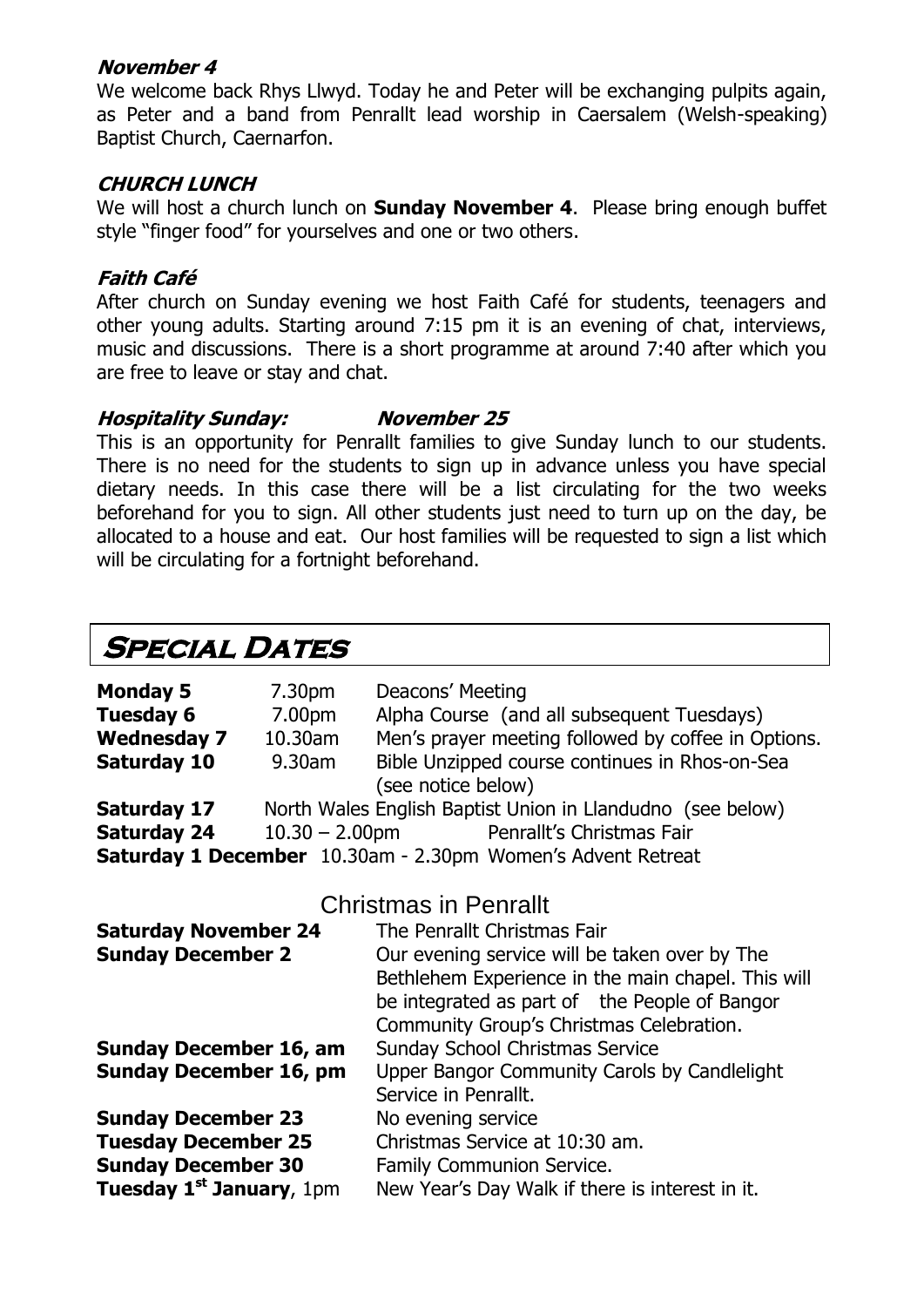# **News of People**

We offer our condolences to **Andrew and Kim** on the death of Andrew's mother, holding the family in our prayers. At the time of writing several people are awaiting surgery, notably **Andrew Browne** and **Joyce**.

#### **Children's Birthdays in November**

**4th:** Rio Davies; **8 th:** Rebekah Collis; **24th:** Mika Owen

### **Weekdays**

#### **Please check with the contact people when there are meetings this month.**   $HG = Home$  Group

| <b>Day</b> | <b>Time</b>          | <b>Details</b>                          | <b>Contacts</b>                                        |
|------------|----------------------|-----------------------------------------|--------------------------------------------------------|
| <b>Tue</b> | 8.00pm               | HG, Nilgiri                             | Joan Beer (353874)                                     |
| <b>Tue</b> | 7.30pm               | HG, Tyddyn Isaf, Menai<br><b>Bridge</b> | <b>Magnus Forrester-Barker</b><br>(717570)             |
| <b>Wed</b> | 10.30am              | Men's Prayer Meeting                    | Peter Cousins (353878)                                 |
| Wed        | 2.00 <sub>pm</sub>   | Carers' Home Group                      | Carol Morris (208407)                                  |
| <b>Wed</b> | 7.30pm               | HG, The Nomads                          | Jess & Seamus Adams (421185)<br>Susan Cousins (353878) |
| <b>Wed</b> | 7.30pm               | HG, Bethesda                            | Jon & Deb Stammers (602868)                            |
| Wed        | 7.30pm               | HG, Penchwintan Road                    | David McCormack (07725 028074)                         |
| <b>Wed</b> | 8.00pm               | HG, Grŵp Cymraeg                        | Owen & Nia Lloyd Evans (352634)                        |
| Thu        | 10.30am              | Post-Alpha Bible Study                  | Sue & Lawrence Moss (713793)                           |
| <b>Thu</b> | 7.30pm               | HG, Llanfairpwll                        | Sue & Lawrence Moss (713793)                           |
| Thu        | 7.45pm               | HG, Talwrn                              | Gill & James Goodman (751074)                          |
| Fri        | 10.30am<br>- noon    | <b>Cheeky Monkeys</b>                   | Joan Rymer (713003)                                    |
| Fri        | $10.30 -$<br>12.30pm | HG, 6 Maes y Dref                       | Anne Collis (353173)<br>anne@collis66.freeserve.co.uk  |
| <b>Sat</b> | 8.30am               | <b>Prayer Meeting</b>                   |                                                        |

## **Noticeboard**

 **Men's Prayer Meeting Wednesday 7 November 10.30am** The men will meet for prayer as usual, followed by coffee in Options.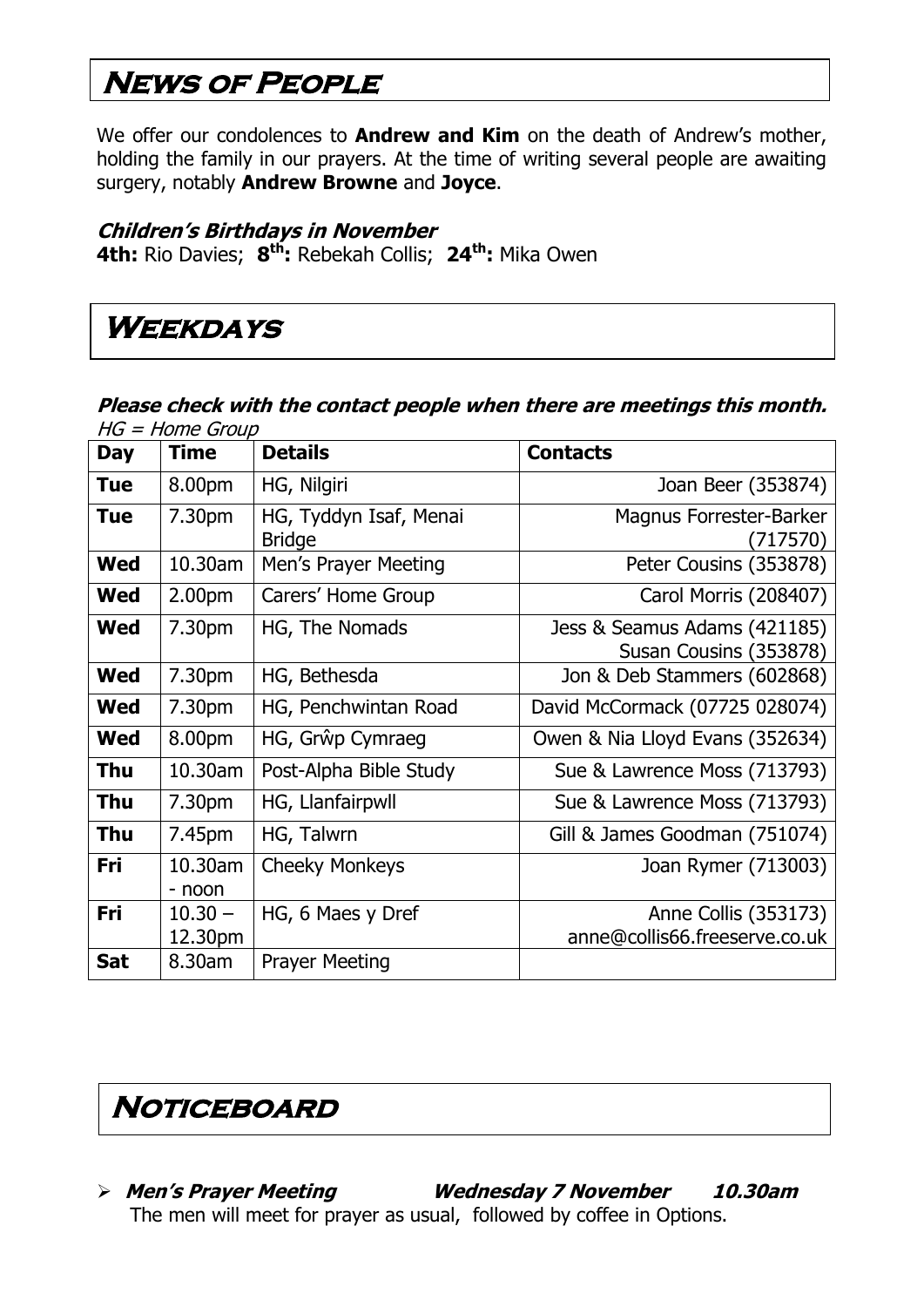**Bible Unzipped.** Second Session: **Saturday 10 th November 9:30am - 1pm** Bible Unzipped is run by a group of local ministers who have a passion for Biblical Theology. Its aim is to unpack Scripture with those interested in learning more than can be offered in a Sunday sermon. It also equips those leading in the church with some tools for studying and teaching from the Bible. The histories of the texts themselves, the different ways they have been interpreted and their use for contemporary life and personal devotion will be considered.

Bible Unzipped meets monthly on a Saturday morning at Rhos-on-Sea URC from 9:30am to 1pm. Each morning includes three one-hour sessions which develop a theme through the term. The themes for this term are: 'Genesis: a story that will make you believe in God', 'The audience and purpose of Paul's letter to the Romans' and 'Meeting God in Scripture'. No previous experience of Bible Study is required. The course is free. The first session was very successful and you may join the course at any time. Ask Peter for more details.

- **North Wales Baptists' Autumn Gathering: Saturday 17 November 2pm** This will take place on Saturday afternoon 17th November from 2pm to approx 4.30pm in Llandudno Baptist Church. If you wish you may join the gathering slightly earlier from 12.30pm onwards, bringing a packed lunch.
- **Walking Group Tuesday 20 November 10.30am** Meet at 10.30am at the layby on the road between Llandygai and Junction 12 on the A55. The layby is just after the turn off to the Nature Reserve (Spinnies) at Aber Ogwen.

It is a circular walk (5 miles, 500 feet ascent) through Tal y Bont along the North Wales Path to Bronydd Isaf, which should take about 3 hours (although there is an option of extending it down to Aber Ogwen, depending on time and the weather!). As usual, suitable footwear for muddy paths should be worn! Further details from Ian and Mari Kelso (421783) or [marikelso@yahoo.co.uk.](mailto:marikelso@yahoo.co.uk)

 **Penrallt Christmas Fair Saturday 24 November 10.30am** The fair will be held from 10.30am-2pm in the Canolfan. There will be a variety of stalls (Crafts, Art, Jewellery, Cake, Fudge, Bric a Brac etc) and also refreshments including light lunches. All the proceeds will be divided between Chris and Anna Hembury (Hull Youth for Christ) and Duncan and Trudie Tough (Wycliffe). There will also be a fairly traded Created Gifts stall (Tearfund). Please come and support our missionaries and enjoy a chat and a panad together.

**Help and contributions** are needed. Please contact Jan Jones if you can help in the kitchen, Joan Rymer if you can make some cakes and Mari Kelso if you can help in any other way eg. by making any other crafts/things to sell.

 **Women's Advent Retreat Saturday 1 December 10.30am** 'The Yielded heart – Mary's Journey': a time for worship and reflection before the busy Christmas season. We will meet on Saturday  $1<sup>st</sup>$  December from 10.30am to 2.30pm in the chapel, with crèche facilities and lunch in the Canolfan. A warm welcome is extended to all women, and especially to those with young children. Please complete the form on the invitation to book a place, or contact Nancy Brook (01248 422272). If you would like to help with the crèche, see Susan Cousins; food, see Anne Collis; worship, set-up etc, see Nancy Brook. Thank you!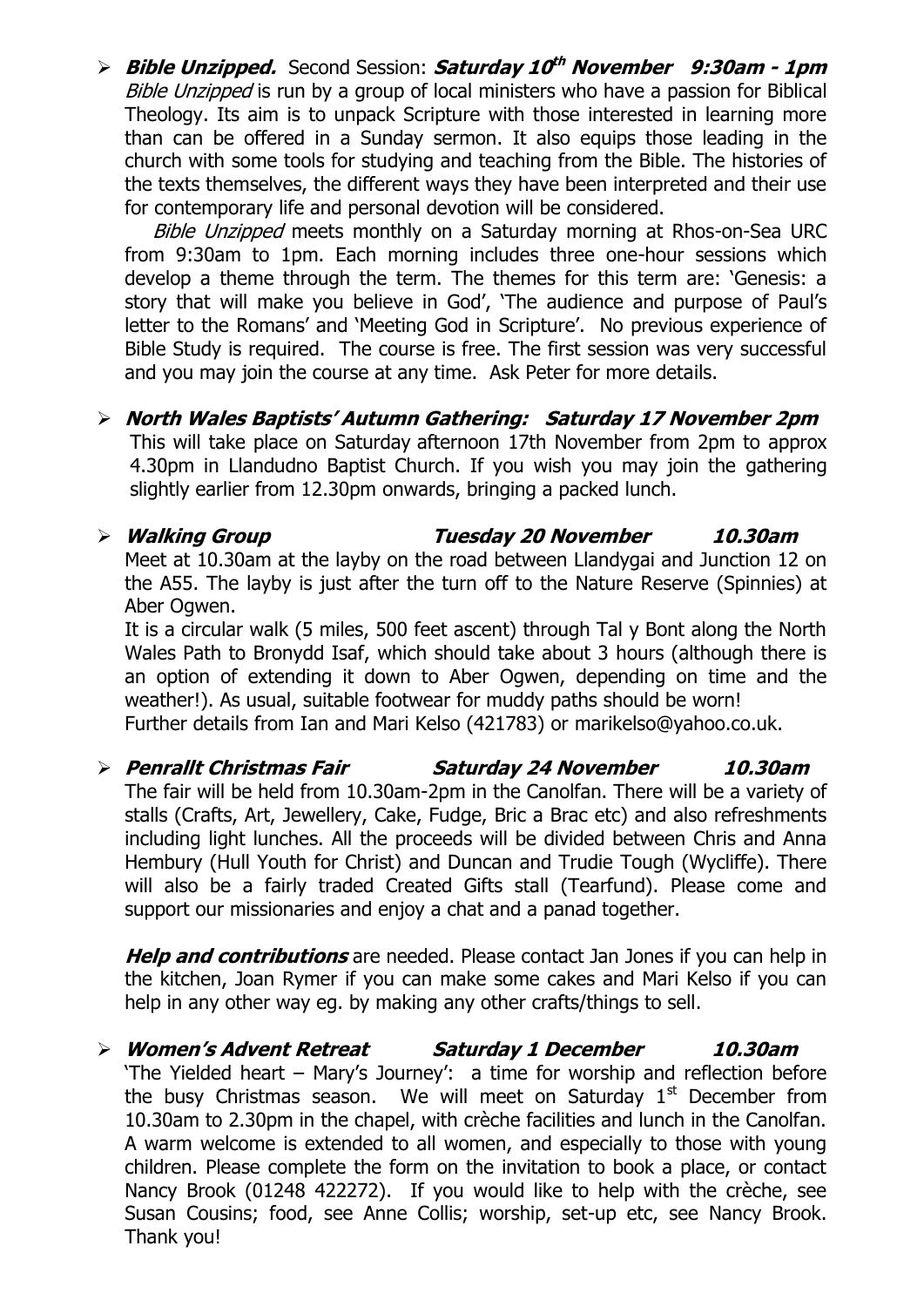### **The Bethlehem Experience – Help Needed Sunday 2 December**

On Sunday 2<sup>nd</sup> December we will be reassembling *The Bethlehem Experience* in the afternoon and dismantling it in the evening. This involves a lot of light manual tasks, for which we need a team of people to help. If you are free to help would you tell Andrew March, Peter Cousins or David McCormack please?

#### **Evangelism Training Experience 30 November – 1 December** in Bala There is a notice in the church porch advertising this course which is led by the evangelist Roger Carswell and organised by Coleg y Bala/Souled Out Cymru. The cost including accommodation will be £35. You can get a booking form from our church office.

#### **Carparking**

Penrallt rents six spaces in the private car park next to the church. Please only park in the spaces marked "Penrallt". On Sundays we reserve our spaces for those with limited mobility on a first-come-first-served basis. The rest of us park in the Nursing School car park in the mornings and in Morrisons in the evening.

#### **Penrallt on Facebook**

100 people are signed up to Penrallt's Facebook site. Join us.

### **Homeless in Bangor**

Please do not give money directly to the homeless in Upper Bangor. We have found in the past that it has encouraged aggressive begging on the church premises by people who have a history of violence. You will find brown envelopes in the porch to put your gift in. The total so far collected at Penrallt comes to £3881.

### **The Prayer Room**…

…is open before and after the service for quiet prayer. Penrallt is a place of prayer, so make use of this sacred space.

### **Pray for Penrallt Every Day**

Sign up to receive our prayer diary by e-mail every Monday morning by sending your request to: [office@penrallt.org.](mailto:office@penrallt.org)

If you have some subject for prayer, either send it in by e-mail, or fill in one of the pink cards, which are available in the porch, and place it in the visitors' cards box or give it to Peter or Magnus.

### **Pastoral Help**

If you have pastoral concerns please contact Peter or one of the other members of the Pastoral Care team: Geoff Birch 01286 870944 Pat Borlace 713146, Judy Stammers 364394 Geoff Moore 410582

**Deadline for next month's newsletter** Sunday 18 November Please send information to Gwyneth ([gwyneth@brindley-wales.com](mailto:gwyneth@brindley-wales.com) or 352682)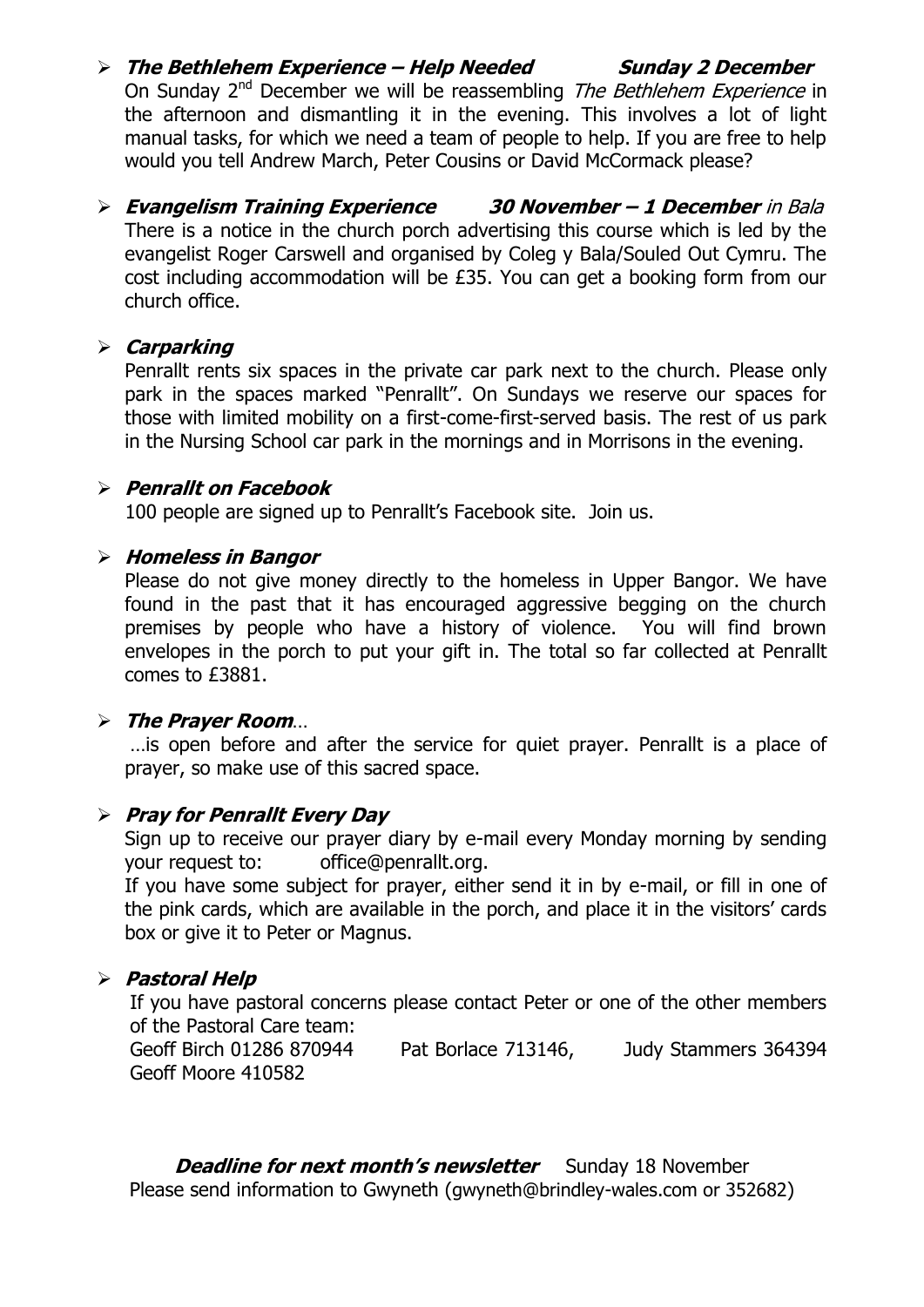# **Focus on…**

### **The final lap – Andy Wilson**

I don't know about you, but for me sport is all about those final moments when I'm on the edge of my seat, not knowing who's going to win. That point in a race where things really get exciting.



Mo Farah leading in the 5000m men's final at the 2012 Summer Olympics.



Unearth the Truth campaigners hand in actions to the UK Treasury – October 2011

That's why I've loved watching Mo Farah this summer win his two gold medals. In both races I've been on the edge of my seat willing him on, not knowing what will happen, as he's put himself in the perfect position at the final bell to go on and win the race. In the same way, that's why recently I've been so excited coordinating Tearfund's anti-corruption campaign, *Unearth the Truth*. For nearly two years I've been campaigning, together with thousands of Tearfund supporters around the UK, to persuade politicians in Europe to pass new transparency laws - making it compulsory for oil, gas and mining companies to be open and honest about how much they pay developing countries for access to precious minerals.

But during that time I've not known if British politicians and Members of the European Parliament (MEPs) really do want transparency or if their support would crumble away under the pressure of extractive industry lobbyists. September however was that final bell moment for our campaign. MEPs on a key negotiating committee gave a resounding 'yes' in support of pretty much all of the demands of Tearfund's *Unearth the Truth* campaign. These are demands which, if fully implemented, will contribute to poor communities being able to hold their leaders to account and release vital money to pay for things like schools and medicine.